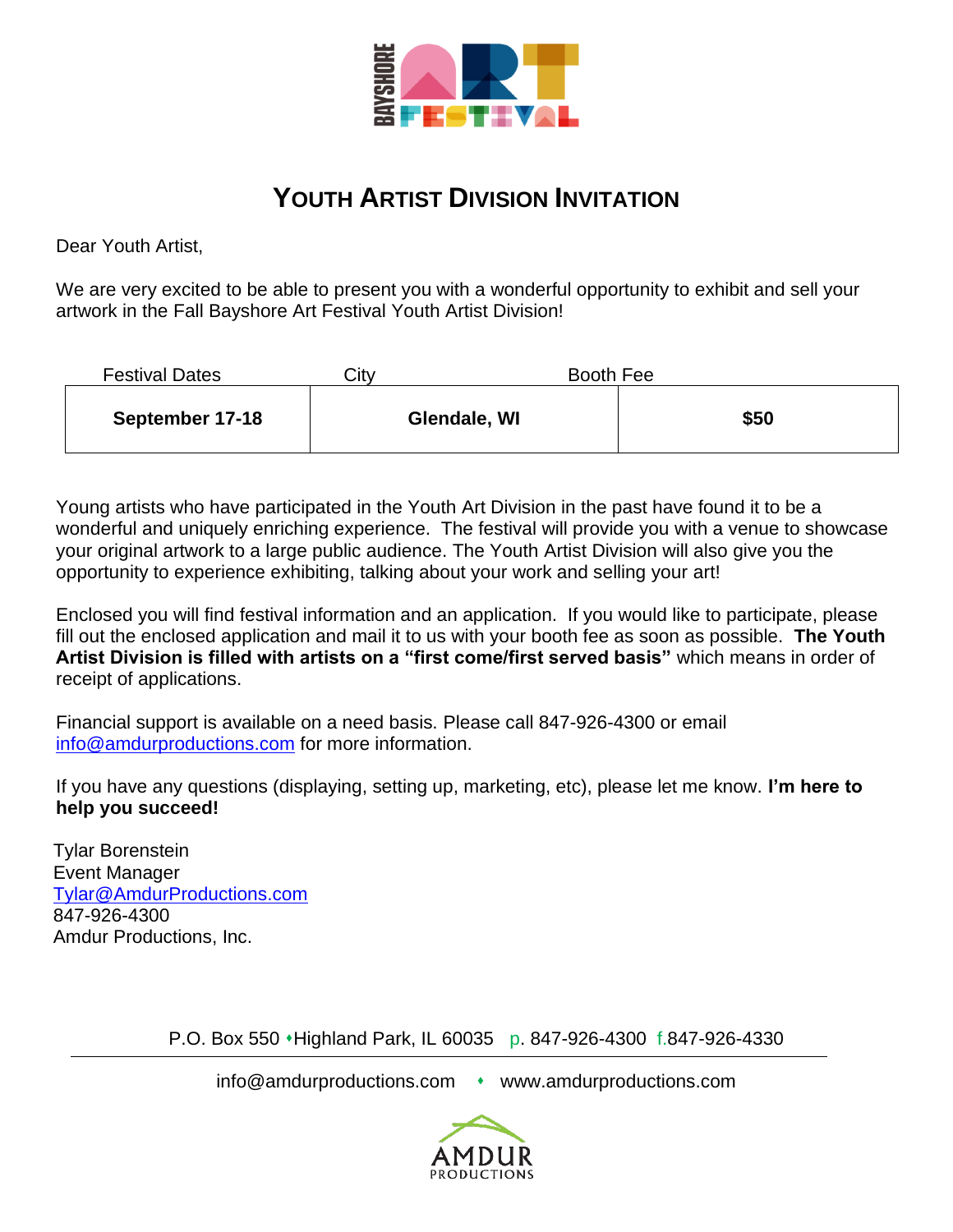

## **2022 Youth Artist Division Information Sheet**

- The Youth Art Division is open to youth artists; 10-18 years old. Artists under 13 must be chaperoned by an adult at all times at the festival.
- 2 exhibitors may be in one space if both artists have worked together on a single body of artwork. **\$50 participation and booth fee apply per space/per body of artwork.** Fees go to help defray the production, advertising and security costs of this event.
- Fees are non-refundable unless space is NOT available. If a space is not available, the fee will be refunded in full.
- Artists may only display & sell original art made completely by the artist.
- All types of original art may be shown: painting, drawing, jewelry, ceramics, prints, fiber, sculpture, photographs, glass and mixed media.
- Artists are accepted in order of application receipt. Space is limited.
- A 6-foot table and one chair will be provided to each registered artist. Artists will provide their own set-ups such as a tent covering, additional tables, easels, display boards, chairs, etc. All tables must be covered to the ground with cloth or other material. Spaces are approximately 8' x 5'. Keep your display simple. You don't want the display to distract from your work. Signs and prices should be neatly and clearly written. Please contact Tylar with any questions on presentation!
- The festival will run rain or shine, September 17-18. Artists are expected to stay for entire day on both days: Saturday from 10am-6pm and Sunday from 11am-6pm. If an artist leaves early, they will not be allowed to participate in future festivals or the following day or the following day.
- Artists must check-in on the Saturday morning of the festival, between 8-9am, in the festival office. Official artist badges, festival materials, and parking passes will be distributed also. The designated space for the festival office and other detailed information will be emailed to the Youth Artists about 30 days prior to the show date.

We look forward to your participation!

P.O. Box 550 • Highland Park, IL 60035 p. 847-926-4300 f.847-926-4330

info@amdurproductions.com • www.amdurproductions.com